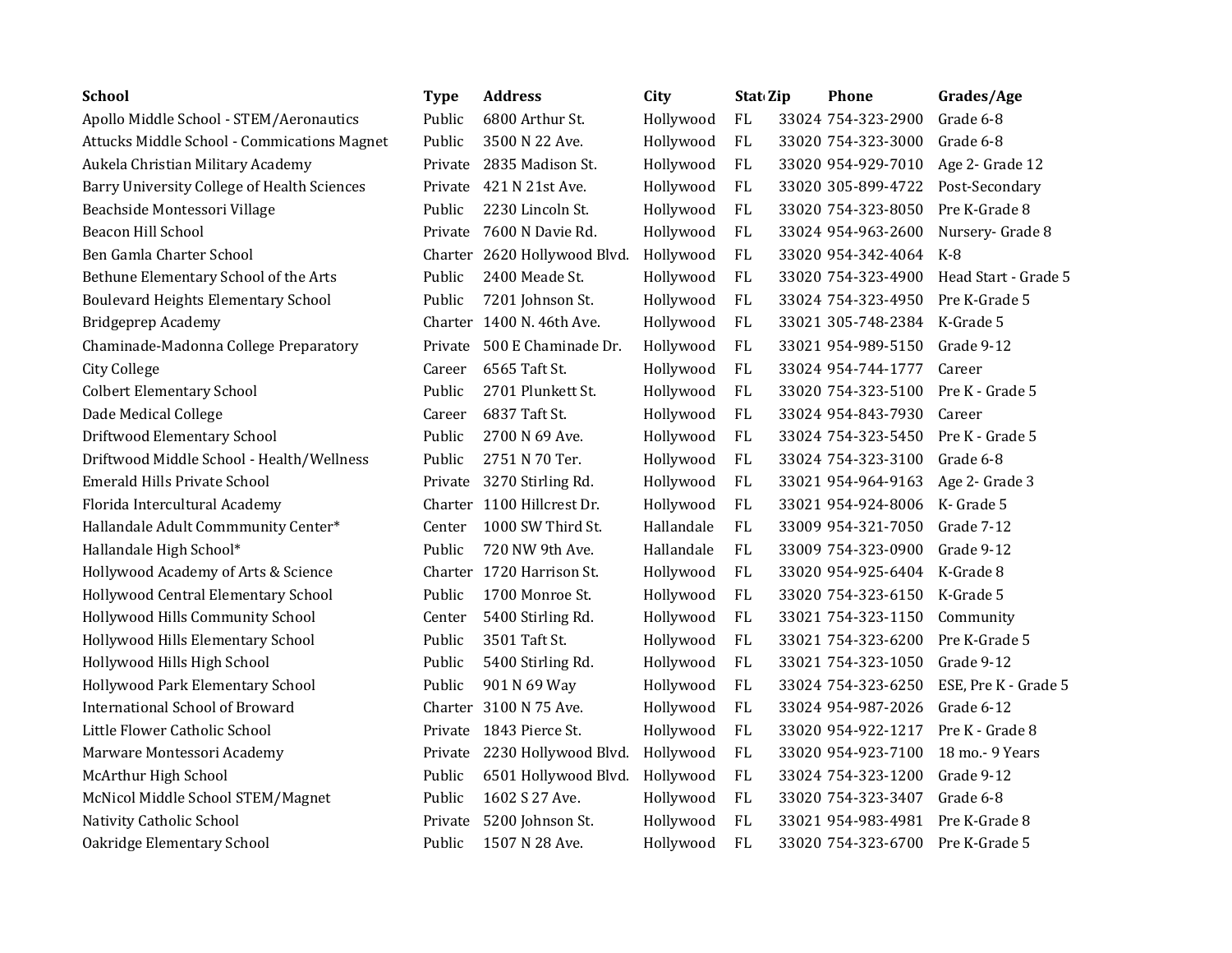| Olsen Middle School*                         | Public  | 330 SE 11th Terrace     | Dania Beach FL |    | 33004 754-323-3800 | Grade 9-12           |
|----------------------------------------------|---------|-------------------------|----------------|----|--------------------|----------------------|
| Orange Brook Elementary School               | Public  | 715 S 46 Ave.           | Hollywood      | FL | 33021 754-323-6750 | Pre K-Grade 5        |
| Patty Cake School                            | Private | 6300 Polk St.           | Hollywood      | FL | 33024 954-894-7711 | Age 1-Pre K          |
| Rainbow Montessori School                    | Private | 6067 Hollywood Blvd.    | Hollywood      | FL | 33024 954-989-1911 | Age 1 - K            |
| Sheridan Hills Christian School              | Private | 3751 Sheridan St.       | Hollywood      | FL | 33021 954-966-7995 | K3-Grade 12          |
| Sheridan Hills Elementary School             | Public  | 5001 Thomas St.         | Hollywood      | FL | 33021 754-323-7300 | Pre K-Grade 5        |
| Sheridan Park Elementary School              | Public  | 2310 N 70 Ter.          | Hollywood      | FL | 33024 754-323-7350 | Pre K-Grade 5        |
| Sheridan Technical College                   | Center  | 5400 Sheridan St.       | Hollywood      | FL | 33021 754-323-5400 | Technical            |
| South Broward Community School               | Center  | 1901 N Federal Hwy.     | Hollywood      | FL | 33020 754-323-1900 | Community            |
| South Broward High School - Marine Science   | Public  | 1901 N Federal Hwy.     | Hollywood      | FL | 33020 754-323-1800 | Grade 9-12           |
| St. Bernadette Catholic School*              | Private | 7450 Stirling Rd.       | Davie          | FL | 33024 954-432-7022 | Pre K-Grade 8        |
| <b>Stirling Elementary School</b>            | Public  | 5500 Stirling Rd.       | Hollywood      | FL | 33021 754-323-7600 | K-Grade 5            |
| Sunshine Elementary School & Paragon Academy |         | Charter 502 N 28 Avenue | Hollywood      | FL | 33020 954-925-0155 | K-Grade 8            |
| The Hollywood Christian School               | Private | 1708 N State Rd. 7      | Hollywood      | FL | 33021 954-966-2350 | Age 3-Grade 12       |
| The Quest Center                             | Center  | 6401 Charleston St.     | Hollywood      | FL | 33024 754-323-7500 | Head, Pre K-Grade 12 |
| West Hollywood Elementary School             | Public  | 6301 Hollywood Blyd.    | Hollywood      | FL | 33024 754-323-7850 | Pre K-Grade 5        |
| West Hollywood Private School                | Private | 829 S 62 Ave.           | Hollywood      | FL | 33023 954-983-7424 | Grade 3-12           |

\*Not located in Hollywood, but attended by Hollywood residents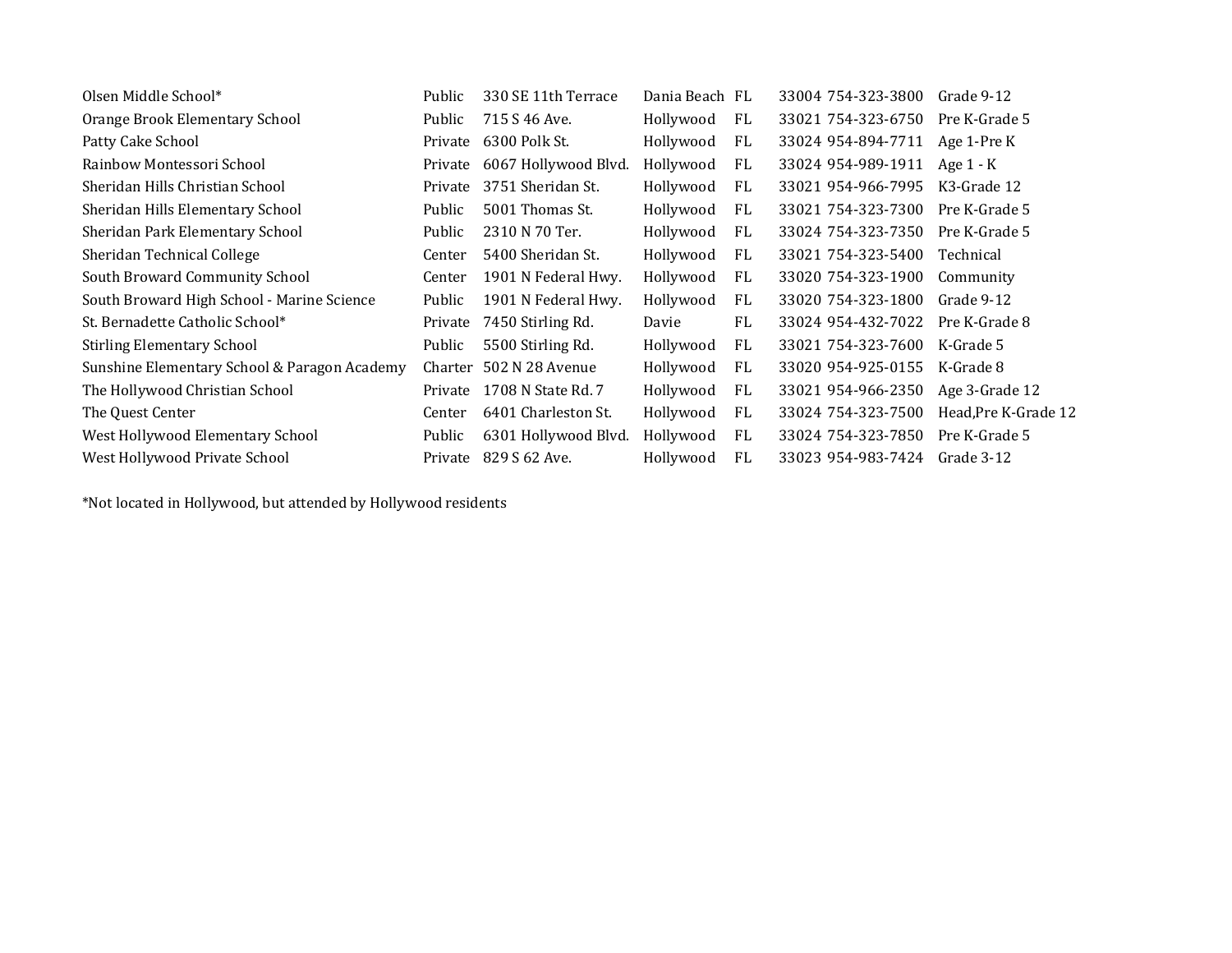| Website                                      | Principal/lEmail                             | <b>Enrollmen District</b> |
|----------------------------------------------|----------------------------------------------|---------------------------|
| http://apollo.browardschools.com             | Shawn Acoc shawn.ay 1,100                    | 5                         |
| www.attucksmiddle.com                        | Errol Evans errol.evan 800                   | $\overline{2}$            |
| www.aukelaeagles.com                         | Audrey Rod aukelachr 100                     | $\overline{2}$            |
| www.barry.edu                                | John J. McFz jmcfadder 330                   | $\overline{2}$            |
| www.beachsidemontessori.com                  | Joseph Balc joseph.ba 762                    | $\overline{2}$            |
| www.beaconhillschool.com                     | Reynalado / beaconhill 150                   | 5                         |
| www.bengamla-charter.com                     | Sharon Mill smiller@b 650                    | $\overline{2}$            |
| http://bethune.browardschools.com            | Mary Lou R mary.ridg 700                     | $\overline{c}$            |
| www.blvdheights.com                          | Juan Alejo juan.alejo 730                    | 5                         |
| www.bridgeprepacademy.com                    | info@brid NA<br>TBD                          | 3                         |
| www.cmlions.org                              | Terisita Wa @cmlion 550                      | 3                         |
| www.citycollege.edu                          | David Higle <i>dhigley@c</i> 100             | 5                         |
| http://colbert.browardschools.com            | Patricia Yac patricia. y 595                 | $\overline{c}$            |
| www.dademedical.edu                          | Jael Bastien jbastien@ NA                    | 5                         |
| www.broward.k12.fl.us/driftwoodelem          | Gladys Don gladys.do 553                     | 5                         |
| http://driftwoodmid.browardschools.com       | Steven J. Wisteven.j.v 1,652                 | 5                         |
| www.emeraldhillsprivateschool.com            | Robin Levin info@eme 98                      | $\overline{4}$            |
| www.fiaschools.com                           | Tammy Lar tlara@fias 286                     | 6                         |
| www.hallandaleadultcenter.com                | Bardetta Ha bardetta. <sup><i>t</i></sup> NA | <b>NA</b>                 |
| http://hallandalehigh.browardschools.com     | Estella Eckl estella.ec 1,318                | <b>NA</b>                 |
| www.hollywoodcharter.org                     | Donte Fulto dfulton@t 1,293                  | $\mathbf{1}$              |
| http://hollywoodcentral.browardschools.com   | Delicia Dece delicia.de 520                  | $\mathbf{1}$              |
| www.broward.k12.fl.us/css                    | Thomas Sar thomas.s. NA                      | 4                         |
| http://hollywoodhillselem.browardschools.com | Vered Robe vered.rob 750                     | 3                         |
| http://hollywoodhillshigh.browardschools.com | Lourdes Gollourdes.q(1,810                   | 4                         |
| http://hollywoodpark.browardschools.com      | Wendy Gali <b>wendy.ga</b> 502               | 5                         |
| www.isbcharterschool.org                     | Michell Gar: mgaray@ 260                     | 5                         |
| www.littleflowerhwd.org                      | Maureen A. NA<br><b>NA</b>                   | $\overline{c}$            |
| www.marwaremontessoriacademy.com             | Maria Serra info@mar NA                      | $\overline{2}$            |
| http://mcarthur.browardschools.com           | Todd J. LaP: todd.lapa(2,164                 | 5                         |
| www.mcnicolmiddleschool.org                  | Horace Han horace.ha 908                     | $\overline{2}$            |
| www.nativityknights.com                      | Elena Ortiz eortiz@na 875                    | 3                         |
| http://oakridge.browardschools.com           | Debra Fried debra.frie 660                   | $\overline{2}$            |